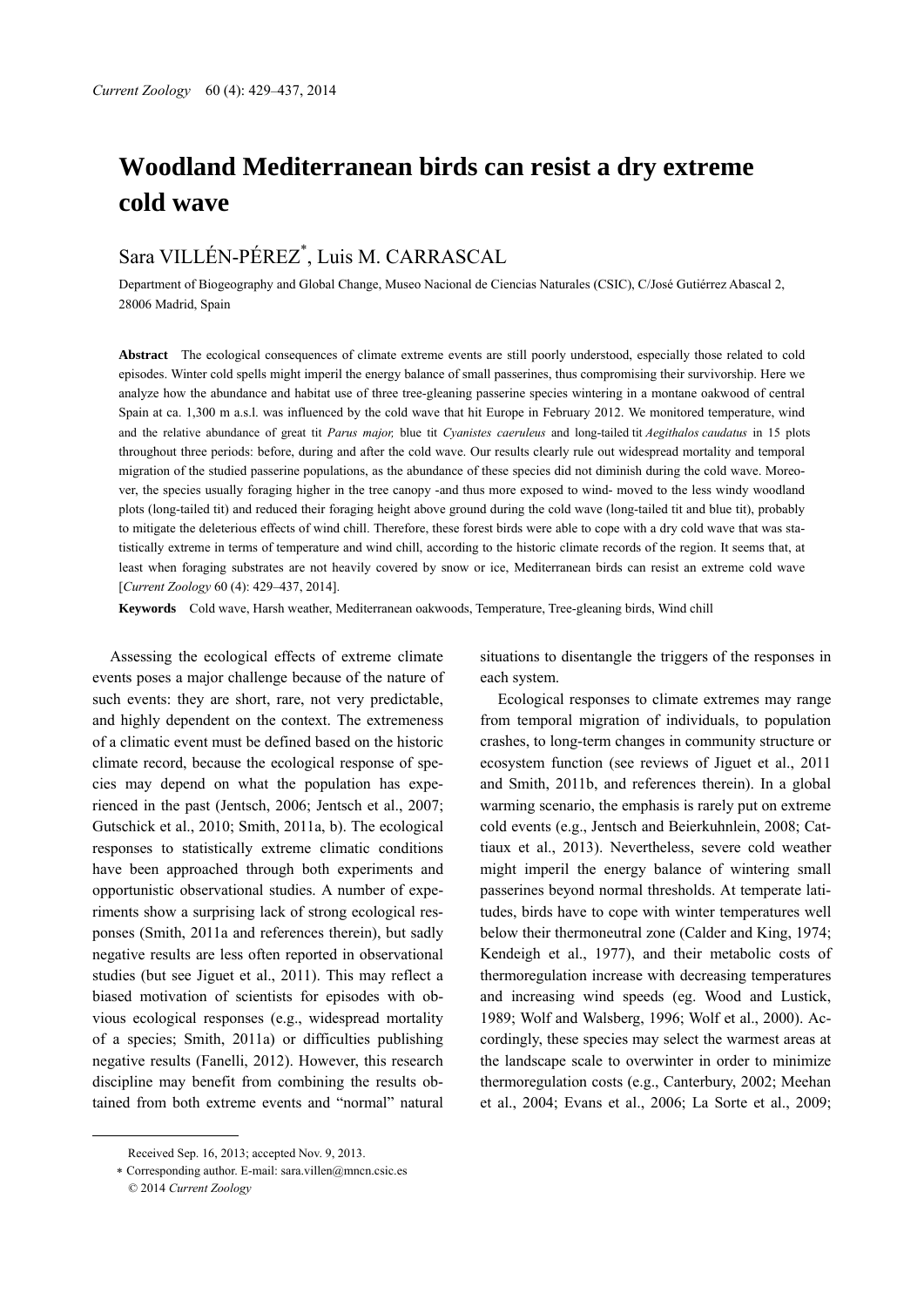Carrascal et al., 2001; 2012).

Here we analyze the resistance of three resident woodland passerines, with a broad distribution in Europe, facing a cold wave that hit Europe in February 2012, by measuring their changes in abundance, local distribution and habitat use. The studied species do not store food during winter and belong to a tree-gleaning guild of the montane areas of the Iberian Peninsula. We postulate three possible scenarios of population response to this dry extreme cold wave (Fig. 1). First, the cold wave may not negatively affect local abundance of species, because birds present adaptations to cope with severe weather at a local scale (e.g., changes in foraging behavior and habitat use), and these conditions may not be extreme for these species in the context of their total geographic distribution (i.e., similar low winter temperatures in central and northern Europe). In this case, the relative abundance of species may not diminish with the arrival of the cold wave. Second, the cold wave should impose a temporal migration of part of or the whole wintering populations, which would return after the end of the cold wave to their winter territories and restore normal abundance levels. And third, the cold wave could provoke widespread population mortality, so local abundance would decrease during the cold wave but would not recover to reach previous levels afterwards.



#### **Fig. 1 Three possible scenarios of response of bird populations to the studied cold wave (grey area)**

From top to bottom: (1) the cold wave did not affect species abundance at all, (2) it promoted a temporal downslope migration of individuals, or (3) it provoked a widespread mortality of the population. Winter dates go from  $1<sup>st</sup>$  January to  $28<sup>th</sup>$  February.

The two last predictions assume that Mediterranean populations present a reduction in the level of adaptation to extreme cold compared with more northern and central Europe populations. To test these hypotheses, we monitored local abundance of birds before, during and after the dry cold wave, measuring the local environmental conditions in terms of temperature, wind speed and wind chill. We also analyzed the environmental determinants of the spatial variation in abundance within the study area during the cold wave, to detect if birds move to the warmer and less windy forest patches to mitigate the deleterious effects of wind chill. Finally, we analyzed whether these species vary their height above ground as a way to behaviorally minimize the effects of wind chill *in situ.*

# **1** Materials and Methods

#### **1.1 Study area**

Field work was conducted in an oakwood located in Navacerrada (40.725°N, 4.033°W; Sierra de Guadarrama, Central Spain). The study area is a ca. 3 km<sup>2</sup> mosaic of open and dense patches of a monospecific forest of *Quercus pyrenaica* (a marcescent species typical of southwestern Mediterranean mountains), mainly dominated by young trees of 6–14 m. The rugged terrain comprises a high heterogeneity of cardinal orientations, which means a broad variation in sun radiation incidence and in the protection from dominant winds, and thus in microclimate conditions. Altitude ranges between 1,200 and 1,360 m a.s.l. Landscape surrounding the study area within a radius of 20 km is mainly dominated by pine forests of *Pinus sylvestris* and shrublands of *Cistus ladanifer* above 1,300 m a.s.l., and by parklands of holm oak *Quercus rotundifolia* and ash *Fraxinus angustifolia*, pastures and urban areas below 1,200 m a.s.l. The nearest oakwood larger than  $1 \text{ km}^2$  is located 20 km downslope at 960–1100 m a.s.l. Nest boxes have not been available in the whole study area since 2004 (i.e., birds could not make use of artificial roosting places).

The climate is continental cold Mediterranean, with dry and hot summers and abundant snowfall and frost in winter. For more details on vegetation structure, temperature and bird communities of these forests in Central Spain see Seoane et al. (2013).

#### **1.2 Study period**

Three study periods were defined: mild-weather period prior to the cold wave (hereafter Before CW; sampled on 3, 9, 10, 11 January 2012), cold wave (CW; 2, 3, 4, 8 February 2012), and mild-weather period after the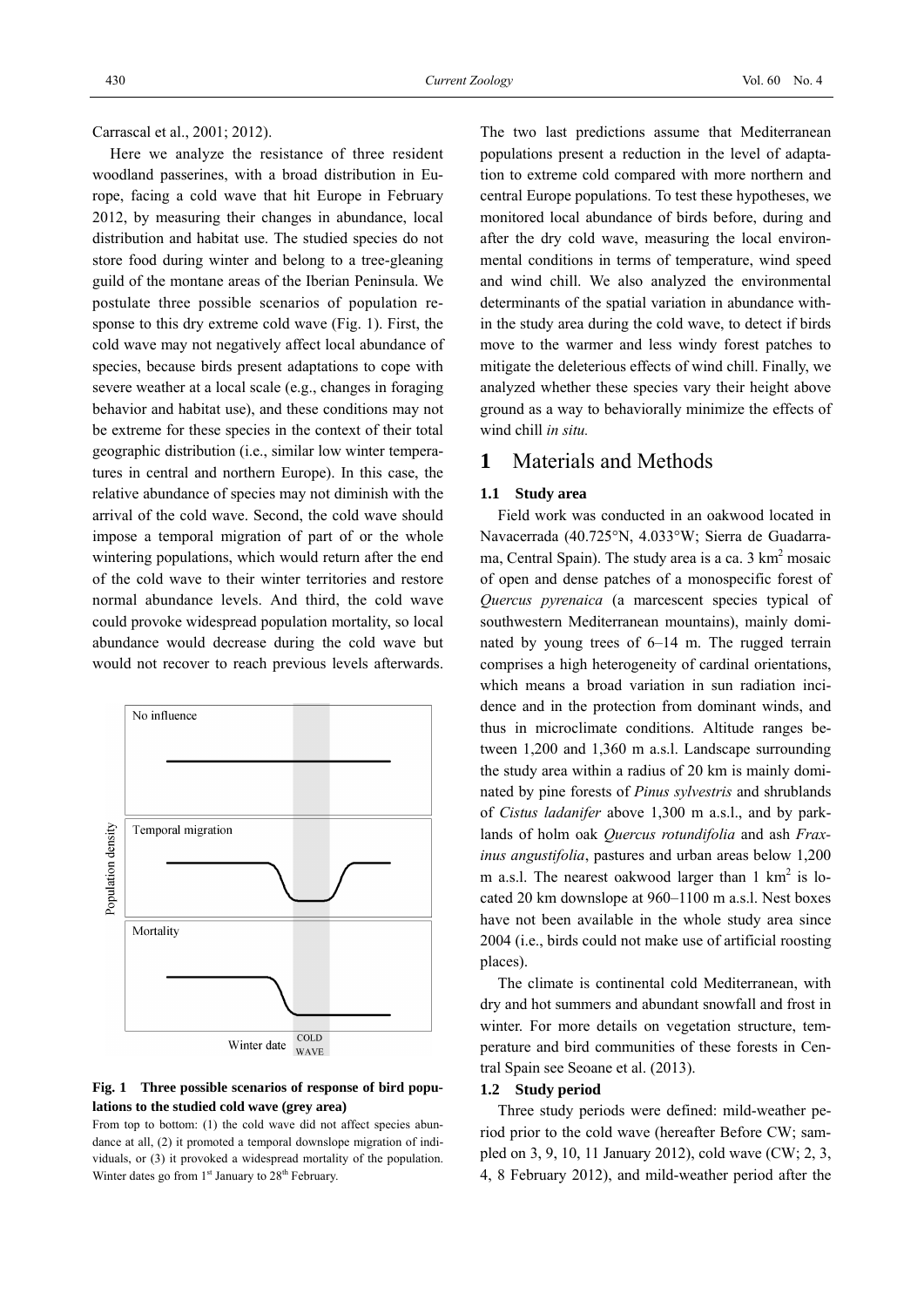cold wave (After CW; 17, 18, 22, 23, 24 February 2012). Our study design ensured that there were no significant differences among plots in average sampling time in the three study periods  $(P > 0.96$  in the three one-way ANOVAs).

#### **1.3 Focal species**

The focal species were the most abundant of the tree-gleaning guild of the mountainous oakwoods of Central Spain (Carrascal et al., 1987): *Parus major major* (great tit), *Cyanistes caeruleus oligastrae* (blue tit) and *Aegithalos caudatus irbii* (long-tailed tit). They are residents and relatively abundant throughout the winter in the oak forests of the Guadarrama mountains (Carrascal and Díaz, 2006). These small-sized species mainly forage on the twigs and small branches of trees, although they can also use the forest floor for foraging (especially the great tit; Carrascal et al., 1987). The study was centered in these species because passerines foraging in small branches are more severely affected by low temperatures and high wind speed than those foraging on the ground or on the trunks of trees (Grubb, 1975). Moreover, they do not store food, so they rely only on body reserves to overcome severe periods of inclement weather (Perrins, 1979). Other small treegleaning species were present in the study area, but were too scarce to obtain a large and representative sample to measure abundance changes among study periods of different weather (lesser spotted woodpecker, *Dendrocopos minor*, nuthatch, *Sitta europaea*, short-toed treecreeper, *Certhia brachydactyla*).

Although these species can experience latitudinal and local altitudinal movements to avoid harsh weather in winter (Perrins, 1979; Cramp, 1998), they are highly sedentary during winter in central Spain according to data obtained from the Spanish Centro de Migración de Aves (http://www.anillamientoseo.org) using ring recoveries obtained during the last 30 years (data for 640 *P. major*, 640 *C. caeruleus* and 247 *A. caudatus* birds recaptured in Madrid province). Only 0.5% of great tits and 1.2% of blue tits were recaptured in different ringing stations located farther than 1 km during the same autumn-winter (December to February), moving a maximum of 22 km and an average of 7.5 km for blue tits  $(n=8)$  and 10.7 km for great tits  $(n=3)$ . No recoveries of long-tailed tits were made outside the ringing stations within the same autumn-winter period. These data for the three study species in Central Spain are very similar to those recorded in northeastern Iberian Peninsula (Herrando et al., 2011). We think that there is a very remote probability of birds belonging to the three

focal species coming to the study area from higher altitudes during the cold spell, considering that (1) these species are almost absent from the nearby *Pinus sylvestris* pine forests found upslope (Carrascal et al., 1987), and (2) there are no deciduous forests at higher altitudes close to our study area (the nearest large oakwood located at higher altitude is 21 km away crossing several ridges of higher altitude).

# **1.4 Statistical characterization of the cold wave in February 2012**

The meteorological characteristics of the cold wave studied here were compared with the daily historical record from the period 1946–2012 (data from the nearby meteorological station in Navacerrada Pass, located at 7 km from the study area, 1894m, AEMET;  $n =$ 24193 days for temperature data;  $n = 18843$  days for wind data). Cold days were defined as those with minimum temperatures below the long-term 5th percentile of daily minimum temperatures, or wind chill temperatures below the long-term 5th percentile of daily wind chill temperatures (analogous to Della-Marta et al. [2007] criterion to define hot days).

The month of February 2012 was the coldest February in Spain since 1956 (i.e., the one with the lowest daily averages of minimum temperatures in 56 years). We focus on a cold wave of 12 days, which included three 'sub-waves' of three consecutive cold days each (with daily minimum temperatures below the long-term 5th percentile of daily minimum temperatures). Three cold days in a row cannot be considered a statistically extreme event in the study area (where the upper  $5<sup>th</sup>$ percentile of number of consecutive cold days is five). However, temperatures were very low during the whole cold wave and, during this 12-day period, the mean of the minimum (-11.6°C at Navacerrada Pass, 1894 m a.s.l.), average  $(-8.3^{\circ}C)$ , and maximum  $(-5^{\circ}C)$  temperatures were all within the lower 5th percentile of historical records  $(-10^{\circ}C, -8^{\circ}C,$  and  $-5^{\circ}C,$  respectively).

During the 12 days, average wind speed was 4.9 m/s (data for 10 days with wind records), which is above the upper quartile of historically-recorded average wind speeds (4.7 m/s). The extreme low temperatures coupled with these relatively strong winds resulted in an average wind chill temperature (WCT; following Osczevski and Bluestein, 2005) of -15.3°C, which is well below the lower historical 5th percentile (-11.7°C). During the cold wave there were at least four cold days in a row considering the WCT (days with WCT below the lower historical  $5<sup>th</sup>$  percentile). Four cold days considering WCT is a statistical extreme event in the study area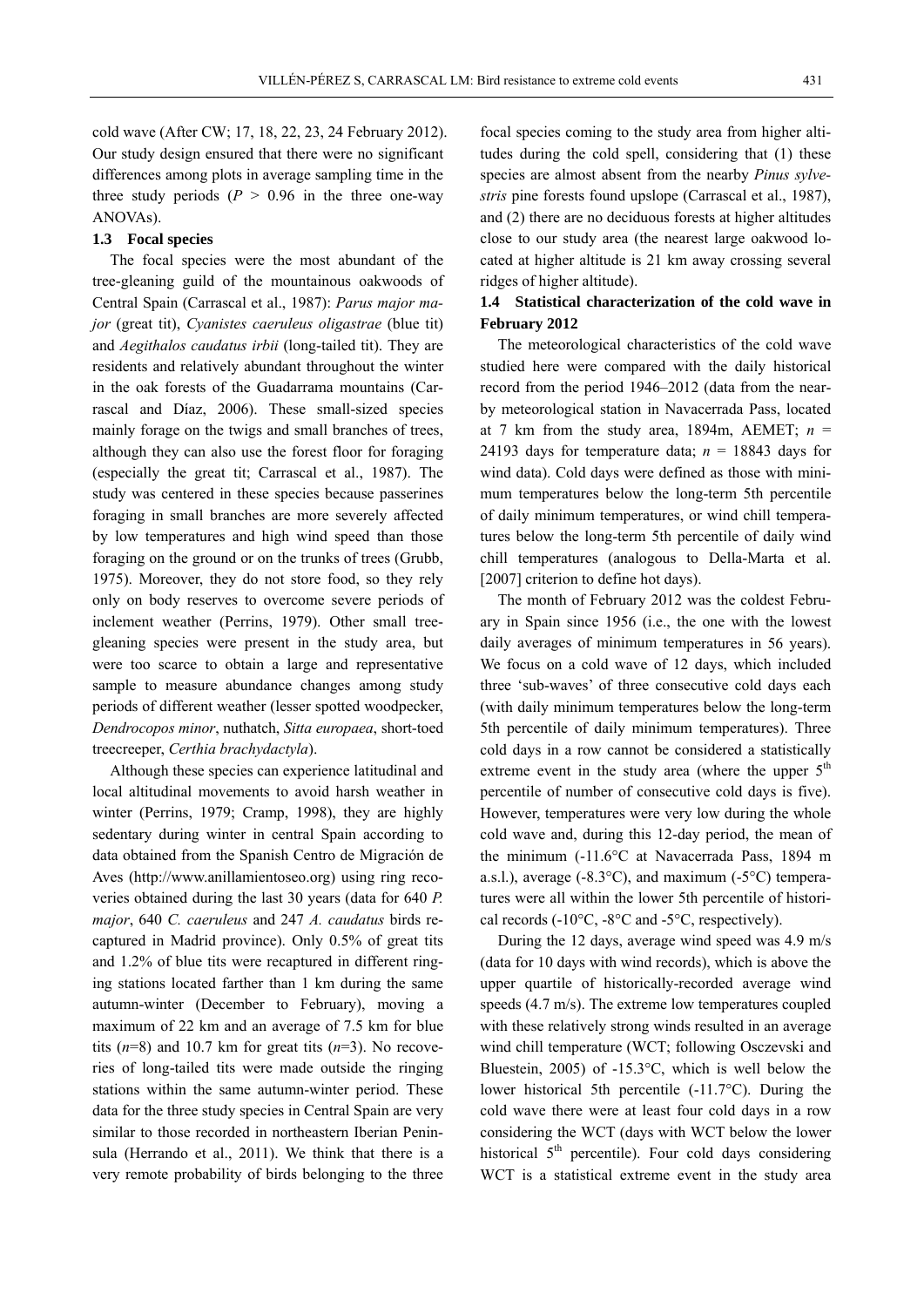(where the upper  $5<sup>th</sup>$  percentile of number of consecutive cold days is four). In addition, we sampled during the windiest days of the cold wave, with an average wind speed of 6.4 m/s and an average WCT of -19.7°C. The cold wave in the area was not accompanied by heavy precipitation (average of 5 mm for the 12 days; 1.5 mm for sampling days in Navacerrada Pass). Sun was shining 28% of the time, it was snowing lightly 42% of time, and snow cover and depth on the ground was, on average, 55% and 2.5 cm (measurements obtained during the sampling of woodland plots). Therefore, we consider that it was a relatively dry period.

# **1.5 Bird censuses, habitat structure and temperature and wind measurements**

We measured local bird abundance using point count stations lasting 5 min, recording all birds heard or seen within a 25 m radius (0.19 ha). The census began upon arrival at the center of each plot, and continued following the same protocol in all samples: we walked very slowly within the area of the census plot over an imaginary circumference of radius 12.5 m. By means of this approach we aimed to maximize the detection probability of the birds within the census plot even under windy or snowy circumstances. Thus, our census method does not intend to measure exact bird densities (i.e., birds / ha), but to obtain a measure of habitat use in different woodland plots under different weather conditions. Upon detection of each bird, we also estimated its height above ground as a measure of habitat use. After the census, we walked at a brisk pace in order to reach the following sampling point as soon as possible so as to minimize the probability of sampling the same birds in two consecutive plots (i.e., we moved faster than the study species usually do while moving in the forest).

The two authors carried out the censuses. Fifteen woodland plots of 25 m radius were established within the study area. Plots were separated by at least 250 m. We followed an a priori planned protocol of sequential sampling in order to obtain a completely overlapping distribution of the time of the day when the 15 plots were sampled. To accomplish this goal, we began each sampling day with a different sequence of contiguous plots (e.g., 1, 2, …14, 15; 5, 6, … 15, 1, … 4; etc). Sampling began at 9:00 h and ended at 17:00 h GMT. Four censuses per plot were carried out before the cold wave (Before CW), seven during the cold wave (COLD WAVE) and ten after it (After CW).

Within each census plot, we sampled two vegetation structure variables related to maturity and density of the oakwood plot: average height of trees and number of trunks with a diameter larger than 10 cm at breast level. Average oak height was 10.2 m (range: 6–14; *SD* = 2.7) while average oak density was 146 trees / 0.19 ha (range:  $62-303$ ;  $SD = 68.9$ ). All vegetation structure measurements were obtained by the same person within the same sampling day (LMC).

To describe local fine-grained variation in winter air temperatures, one temperature logger (Onset HOBO Pendant, accuracy 0.47°C) was set in each oakwood plot. Loggers were placed on trunks, oriented to the north and at approximately 1.5 m above ground. Data loggers recorded air temperature every 5 min from 01 January to 29 February 2012. Thus, we could link the moment of the census of each woodland plot to the prevailing temperature while sampling (using the nearest temperature record to the time when the census began). Wind speed during the census was measured as the average of two wind measurements obtained with a portable handheld meter during 30 seconds (Ventix Thermo-Anemometer 8908); one 30 seconds before the beginning of the census, and another immediately after the end of the 5 min census. For each 30-sec sampling period we obtained the maximum registered wind speed. **1.6 Data analyses** 

Due to logistic limitations we could not mark the study population for individual identification. However, we estimate that our study area of ca. 3 km<sup>2</sup> may host several hundred individuals of each species, considering that the average abundance of the studied species ranges from 8.3 to 14.5 birds/ 10  $ha^{-1}$  in the oakwoods of Central Spain (Carrascal and Díaz, 2006). This high number of birds reduces, although it does not eliminate, the risk of pseudo-replication, and thus type I error inflation. Therefore, we built null statistical distributions using Monte Carlo analyses to estimate proper significance levels in data analyses (Davison and Hinkley, 2007).

To test the hypotheses in Fig. 1, local abundance of birds before the cold wave (B-CW), during the cold wave (CW) and after it (A-CW) were compared using t-tests. First, we obtained the t-test statistics for each species comparing the averages of the 15 woodland plots in B-CW vs. CW, and in CW vs. A-CW. Second, a randomization process was carried out maintaining the data within each plot (i.e., the values of the average number of birds recorded in [B-CW / CW] and [CW / A-CW]). The aim of this randomization procedure was to preserve the spatial structure of the data, accounting for the spatial autocorrelation of the data and for the possible pseudoreplication derived from the fact that the same individual bird may be present in more than one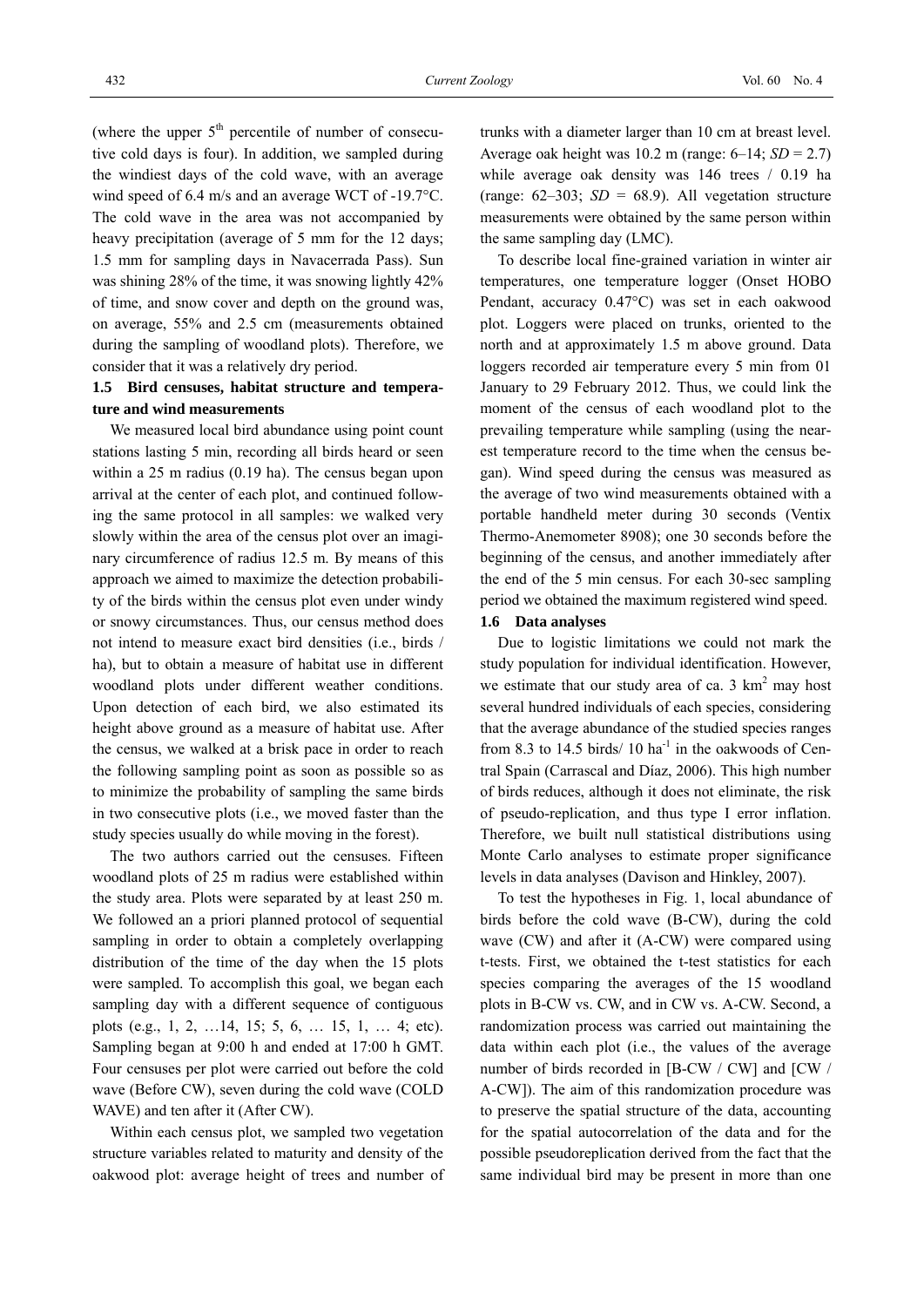woodland plot on different days. Third, the *t*-tests were carried out considering the randomized data for each species in the B-CW *vs*. CW, and CW *vs*. A-CW comparisons, thus obtaining a null t statistic; this process was repeated 9,999 times. And fourth, the actual figures of the *t* statistic testing B-CW *vs*. CW, and CW *vs*. A-CW were compared with 9,999 null t values obtained. Significance of *t*-tests was estimated considering the position of these true t statistics within the null distribution of *t* figures, by means of the percentiles using a two-tailed approach.

We also analyzed the environmental determinants of the spatial variation in abundance within the study area during the cold wave to detect if individuals move to the warmer and less windy forest patches to mitigate the deleterious effects of the cold wave. The influence of temperature, maximum wind speed and habitat variables on bird habitat use during the cold weather period was analyzed by means of multiple regression. Average number of birds per woodland plot was the response variable, while average temperature, maximum wind speed, oak height and oak density were the predictors. A multiple regression was carried out with the data for each species separately. The significance of partial regression coefficients was estimated by means of Monte Carlo analyses. A randomization process was carried out bootstrapping the data on bird abundance for each plot. With the bootstrapped data, the same multiple regression analyses (one per species) were carried out, obtaining null partial regression coefficients; this process was repeated 9,999 times. The actual figures of the partial regression coefficients were compared with the 9,999 null values obtained. Significance of partial regression coefficients were estimated considering the position of the true coefficients within the null distribution by means of the percentiles using a two-tailed approach. Analyses were carried out using the Resampling and Monte Carlo functions of «Pop Tools 3.0» (http://www.cse.csiro.au/poptools/) within MicroSoft-Excel 2010.

# **2** Results

# **2.1 Temperature and wind at sampling plots**

Temperature measured locally during sampling at the 15 woodland plots fell an average of 12.9°C (from 9.1°C to -3.8°C) from the previous mild-weather to the cold wave period (Fig. 2). After the cold wave it raised 14.2°C to reach an average of 10.4°C. Wind speed increased an average of 4.21 m s<sup>-1</sup> (from 0.83 m s<sup>-1</sup> to 5.04)  $\text{m s}^{-1}$ ) from the previous mild-weather period to the cold

wave period, and decreased a similar amount after the cold wave to an average of  $1.13 \text{ m s}^{-1}$ .

The cold wave reduced the spatial variation in the average temperatures among woodland plots (i.e., difference between the warmest and the coldest plots), from a range of 5.6°C in the previous mild-weather sampling period to 2.7°C during the cold wave. Nevertheless, the variation in average wind speed among plots was higher during the cold wave: the range between the windiest and the least windy plot increased from  $0.96 \text{ m s}^{-1}$ in the previous mild-weather sampling period to 4.46  $m s<sup>-1</sup>$  during the cold wave. Nearly identical results are obtained comparing the spatial heterogeneity in temperature and wind speed between the cold wave period and the posterior "normal" period (not presented for the sake of brevity).



**Fig. 2 Changes in temperature and wind speed during the cold wave, compared with previous and post-sampling periods (average ± one standard error)**

Temperature ( $^{\circ}$ C) and maximum wind speed (m·s<sup>-1</sup>) were registered on several occasions during sampling and averaged per plot and sampling period (see Methods). Sample size is 15 plots. X-axis shows the average sampling date of each period.

# **2.2 Temporal and spatial variation in relative abundance of birds regarding the cold wave**

The relative abundance of the three species during the cold wave did not change with respect to previous mild conditions. However, bird abundance increased after the cold wave for all species, reaching statistical significance for blue and great tits (Fig. 3 and Table 1).

Habitat use by *A. caudatus* and *C. caeruleus* changed significantly during the cold wave (Table 2). Both species forage at lower positions in the vertical axis of the forest, by reducing by one half the average height above ground during the normal periods. The height above ground of *P. major* during mild winter conditions was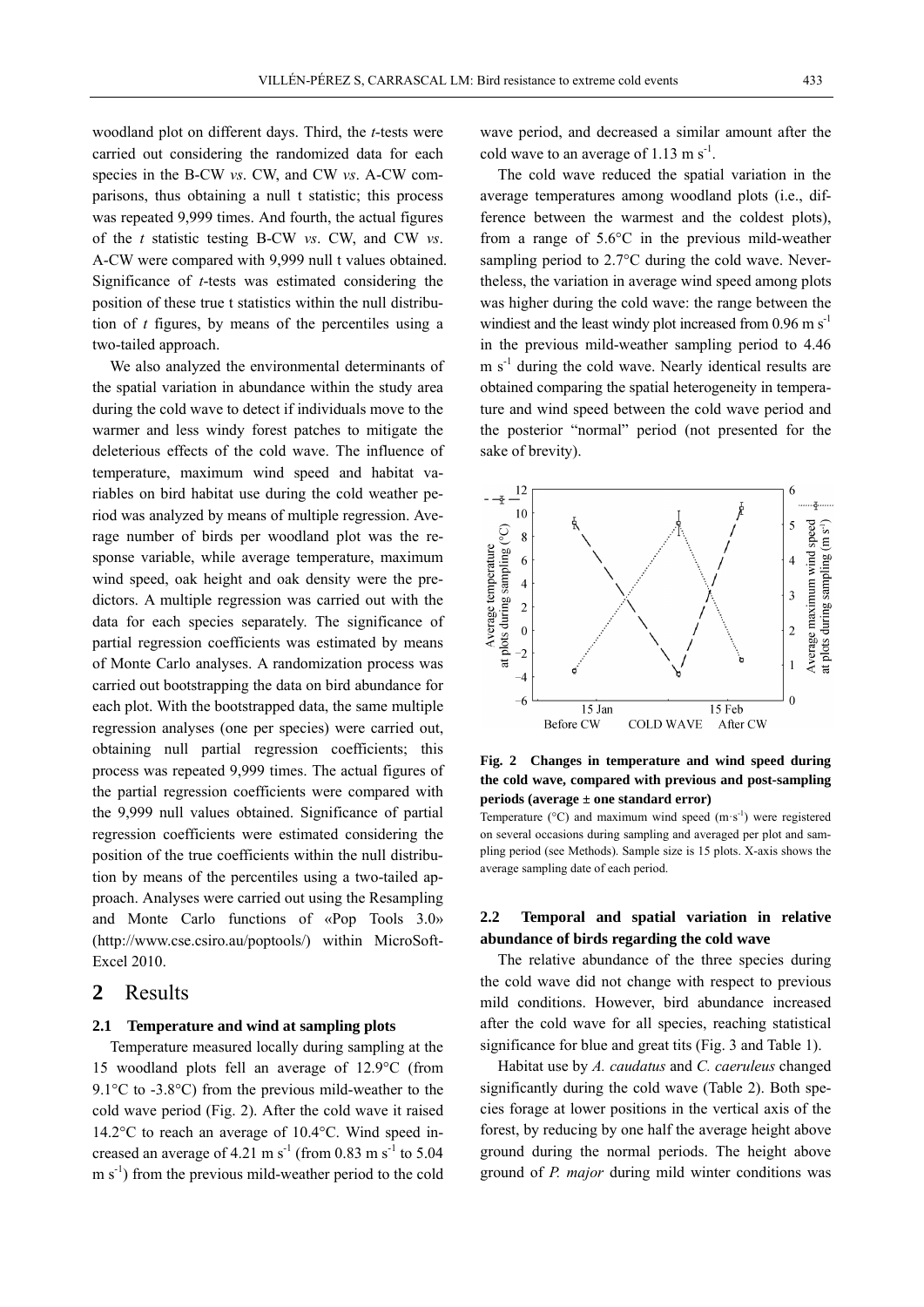much lower than that of the other species, and did not significantly change during the cold wave.

The spatial variation of abundance within the forest during the cold wave was not tightly related to local temperature or wind speed, after controlling for habitat structure regarding oak height and density (Table 3). Only the relative abundance of the long-tailed tit was significantly and negatively affected by wind speed; i.e., the long-tailed tit preferred woodland areas with lower



**Fig. 3 Abundance of birds during the cold wave, compared with previous and post-sampling periods** 

Abundance measures the average number of individuals  $(± one SE)$  of *Aegithalos caudatus* (Ac), *Cyanistes caeruleus* (Cc) and *Parus major* (Pm) found in censuses of 5 min in 15 plots of 0.19 ha. Sample size is 15 plots. X-axis shows the average sampling date of each period.

wind speed. Vegetation structure had no significant partial effects on bird abundance, probably due to the low maturity of the studied oakwood (see Methods) and the relatively low heterogeneity of oak height (coefficient of variation,  $CV = 26.5\%$  and oak density  $(CV = 47.2\%)$ .

**Table 1 Average changes in the abundance of the three species between periods** 

|                     | Before CW - CW  |       | CW - After CW |         |  |
|---------------------|-----------------|-------|---------------|---------|--|
|                     | Difference<br>P |       | Difference    | P       |  |
| Aegithalos caudatus | 0.00            | 0.929 | 0.16          | 0.173   |  |
| Cyanistes caeruleus | 0.01            | 0.947 | 0.24          | 0.003   |  |
| Parus major         | 0.03            | 0.660 | 0.37          | < 0.001 |  |

Positive figures are increases in abundance. Before CW: Mild-weather period prior to the cold wave; CW: Cold wave; After CW: Mild-weather period after the cold wave. P-values correspond to two-tailed *t* tests. See also Fig. 3.

# **3** Discussion

Woodland Mediterranean birds were able to cope with a winter dry cold spell that was statistically extreme in terms of the historical climate records of the region according to measurements of temperature, wind speed or wind chill. Our results clearly rule out widespread mortality and temporal migration of the studied passerine populations and emphasize the winter residency of blue, great and long-tailed tits in Mediterranean oakwoods (Tellería et al., 1999).

**Table 2 Bird height above ground (m) during the cold wave and during the normal winter periods (i.e., "Before CW" plus "After CW")** 

|                     |    | <b>COLD WAVE</b> |     |                  | <b>MILD WINTER</b> |     |       |         |
|---------------------|----|------------------|-----|------------------|--------------------|-----|-------|---------|
|                     | n  | mean             | SD  | $\boldsymbol{n}$ | mean               | SD  |       |         |
| Aegithalos caudatus | 12 | 3.5              | 2.7 | 25               | 6.4                | 3.8 | 2.450 | 0.014   |
| Cyanistes caeruleus | 24 | 4.0              | 2.6 | 46               | 7.5                | 4.3 | 3.613 | < 0.001 |
| Parus major         | 31 | 2.6              | 2.5 | 50               | 2.9                | 2.6 | 0.763 | 0.445   |

Sample sizes (*n*) refer to different foraging birds (one sample per bird and per plot). *Z* and *P*: results from Mann-Whitney *U* tests.

Table 3 Regression model on the influence of environmental factors on the abundance of Aegithalos caudatus, Cyanistes *caeruleus* **and** *Parus major* **during the cold wave**

|                                   | A. caudatus |       | C. caeruleus |       | P. major |       |
|-----------------------------------|-------------|-------|--------------|-------|----------|-------|
|                                   | b           |       | b            | R     | h        |       |
| Tree height                       | 0.004       | 0.916 | 0.020        | 0.429 | 0.017    | 0.432 |
| # trees $> 10$ cm dbh             | 0.001       | 0.666 | 0.001        | 0.137 | 0.001    | 0.144 |
| Average temperature $(^{\circ}C)$ | $-0.013$    | 0.934 | $-0.076$     | 0.448 | 0.065    | 0.478 |
| imum wind speed $(m s-1)$         | $-0.176$    | 0.045 | $-0.048$     | 0.398 | $-0.009$ | 0.854 |

Figures are partial regression coefficients (*b*) of tree height, density of trees with dbh  $> 10$  cm, average temperature and maximum wind speed. *P*-values are two-tailed tests; significant tests are in bold type.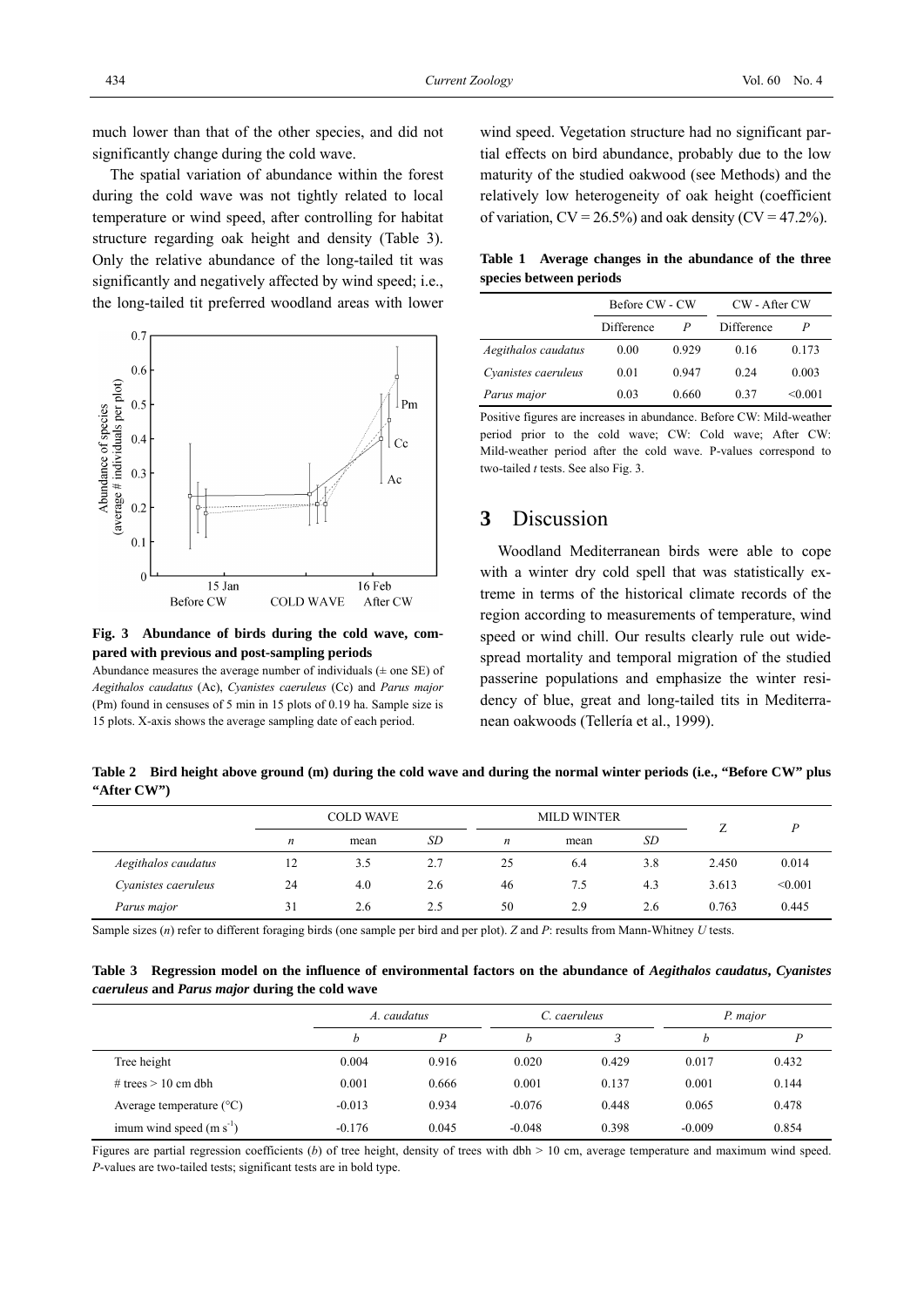Populations may have a high ability to surpass periodic extreme events of cold weather, especially in habitats subjected to very high seasonal climatic fluctuations like the Mediterranean (average temperatures from 22°C in summer to -5°C in winter in Iberian oakwoods of *Quercus pyrenaica*; Costa et al., 1998). Moreover, cold spells might be less damaging in the southern part of the distribution range of these Palearctic species, where the extended day length, the milder average temperatures and the higher food availability may facilitate survivorship with respect to higher latitudes (Root, 1988, 2000).

Certain combinations of climate extremes might be necessary to evoke more extreme ecological responses than those found here (Smith, 2011b). In this study, a dry cold spell characterized by extreme low temperatures and strong wind speeds on a regional basis, and a low amount of precipitation, was not enough to trigger a decrease in species abundance derived from temporal migration or mortality. Snow cover and ice impede access to ground resources, and, under freezing temperatures, water from mist, rain or snow adhere to branches impeding access to food (Brotons, 1997; Nakamura and Shindo, 2001). Robinson et al. (2007) found that the consecutive number of snow days and cold-wet days were the variables most affecting survival of British Great and Blue tits, respectively. Moreover, Carrascal (1988) found that a winter snow storm provoked a significant decrease in the abundance and species richness of the avian community of a subalpine pinewood located in the same region, where a very broad altitudinal gradient of continuous pinewoods let the birds migrate to lower altitudes. Although environmental temperatures in the Carrascal (1988) study were considerably higher than those registered in this study (average of -0.5°C vs -3.8°C, in the cold wave period of our study), there was a complete coverage of snow and ice on the ground, bushes and trees, which may have triggered the temporal migration of most branch- and foliage-gleaning birds along the altitudinal gradient of the mountain range. Nevertheless, snow cover and thickness was low in our study and ice crust did not affect the branches of the oaks in a generalized and widespread way. The comparison of these two studies (very cold, windy and relatively dry weather vs. widespread cover of a thick layer of snow and ice-crust with less cold temperatures) points out that the role of temperature will be of lower importance considering that birds can withstand severe cold periods if enough food is available and its access is not completely limited (Newton, 1980; Jenni, 1987).

The significant increase in abundance shown from

the cold wave to the following milder period is an unexpected result impossible to explain according to the highly improbable migration of the studied species from the mountain scrublands and pineforests located at higher altitudes where these species are very scarce or absent (Carrascal et al., 1987, 2002). The increase in abundance of the three focal species immediately after the cold spell may reflect the steady increase in population abundance usually registered in these forests towards the following breeding season. At these latitudes, an important proportion of resident woodland birds inhabiting mountain areas move to lower areas at the beginning of the autumn to spend the winter under milder winter conditions, and move back upslope to their breeding grounds at the end of winter (Cramp, 1998). This pattern of local movements from higher altitudes to lower altitudes in mountain areas at the beginning of the autumn, and from woodlands in valleys to high altitude forests, is probably responsible for the seasonal changes in bird abundance in Central Spain (e.g., Sánchez 1991), and is the most parsimonious explanation for the steady increase in the abundance of tits in the study region from midwinter as spring approaches (O. Gordo, J. J. Sanz and L. M. Carrascal pers. obs.). Early residence in future breeding grounds may promote an early laying date, which is usually related to reproductive success (Norris, 1993), as later clutches tend to be smaller, and earlier-fledged young tend to be heavier and have higher recruitment probabilities (e.g., Verboven and Visser, 1998; Potti, 2009). In this context, the cold wave could have meant a temporal slowdown of this steady increase in abundance, because bird numbers remained unchanged between the cold spell and the prior normal periods (see Table 1).

The harshness of a cold spell can be lessened by a temporal migration towards lower altitudes with ameliorated weather conditions (Perrins 1979). In this case, birds could have moved to small deciduous forest patches, parklands and villages found 100‒300 m below. However, we found no evidence of such altitudinal migration. Escaping to unknown areas implies a high risk considering the energy investment on small-scale migration, and the uncertainty related to weather conditions, the availability of food resources and competition with resident birds at the new areas (Senar and Borrás, 2004). These disadvantages may have prevented resident birds from moving away from their regular for aging areas. Future studies with marked individuals would help to further understand to what extent resident woodland birds move when facing unexpected short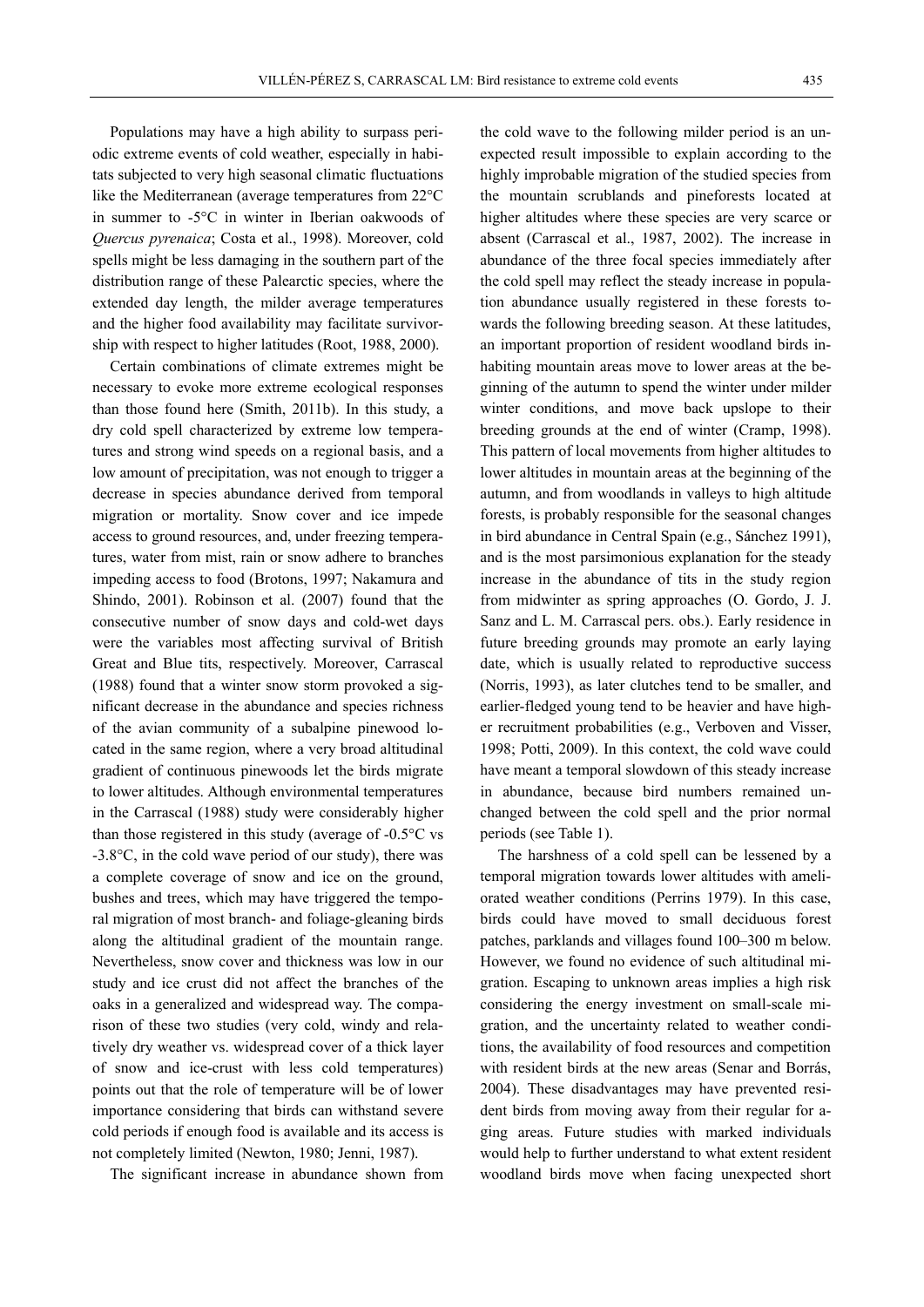periods of inclement weather.

Alternatively, the three study species may have resisted the cold wave by ameliorating the negative consequences of the harsh weather *in situ* through various behavioral strategies. First, birds may selectively move locally within the forest area, searching for woodland patches where the topography and the vegetation offer higher temperatures and a greater shelter from wind (Grubb, 1977; Petit, 1989; Dolby and Grubb, 1999). We indeed found that the long-tailed tit, the species that mainly forages in the most pliable substrates of deciduous trees (Carrascal et al., 1987), avoided the windiest plots during the cold wave (Table 3), although this search for locally milder weather conditions was not shown by the other two tit species (that make an intense use of the inner parts of the oaks and even forage on the ground). One explanation for the very low importance of local movements seeking better thermal conditions is that temperature and wind conditions were much homogenized throughout the study area during the cold wave, limiting the potential benefit of spatial redistribution. This, together with the uncertainties of displacements to other locations where competition with other resident birds may increase, might prevent the role of local movements in escaping from severe weather conditions. On the other hand, birds may have buffered the deleterious effects of wind chill locally by changing their foraging behavior, shifting to more sheltered, lower and inner parts of trees (Grubb, 1975; 1977; see Carrascal, 1987 for forests in Central Spain). Indeed we found that the two species that mainly forage at higher parts within trees, and thus are more exposed to wind (i.e., *A. caudatus* and *C. caeruleus*), reduced their average height above ground during the cold wave to almost half the height under normal circumstances (Table 2).

In summary, birds wintering in a montane forest of cold Mediterranean climate were able to resist an extreme dry cold wave, and showed no evidence of migration or widespread local mortality. They probably buffered the deleterious effect of wind chill by moving to the most protected forest patches and by reducing their foraging height within the tree canopy.

**Acknowledgements** This paper was funded by project CGL2008-02211/BOS of the Spanish Ministry of Education and Science. The authors thank the Navacerrada Council for the authorizations to access the study area. A previous draft of the manuscript was revised by Óscar Gordo. We also thank C. Jasinski for improving the English of the manuscript.

### **References**

- Agrawal AA, Ackerly DD, Adler F, Arnold AE, Cáceres C et al., 2007. Filling key gaps in population and community ecology. Front. Ecol. Environ. 5: 145–152.
- Brotons L, 1997. Changes in foraging behaviour of the coal tit *Parus ater* due to snow cover. Ardea 85: 249–257.
- Calder W, King J, 1974. Thermal and caloric relations of birds. In: Farner D, King J ed. Avian Biology, volume 4. New York: Academic Press, 259–413.
- Canterbury G, 2002. Metabolic adaptation and climatic constraints on winter bird distribution. Ecology 83: 946–957.
- Carrascal LM, 1987. Influencia del viento en el comportamiento de búsqueda del alimento en un grupo de aves insectívoras forestales. Misc. Zool. 10: 277–285.
- Carrascal LM, 1988. Influencia de las condiciones ambientales sobre la organización de la comunidad de aves invernante en un bosque subalpino mediterráneo. Doñana Acta Vertebrata 15: 111–131.
- Carrascal LM, Potti J, Sanchez-Aguado FJ, 1987. Spatiotemporal organization of the bird communities in two mediterranean montane forests. Holarctic Ecol. 10: 185–192.
- Carrascal LM, Díaz JA, Huertas D, Mozetich I, 2001. Behavioral thermoregulation by treecreepers: A tradeoff between energy saving and reduced crypsis. Ecology 82: 1642–1654.
- Carrascal LM, Seoane J, Alonso CL, Palomino D, 2002. Estatus regional y preferencias ambientales de la avifauna madrileña durante el invierno. Anuario Ornitológico de Madrid 2002: 22–43.
- Carrascal LM, Díaz L, 2006. Winter bird distribution in abiotic and habitat structural gradients. A case study with Mediterranean montane oakwoods. EcoScience 13: 100–110.
- Carrascal LM, Seoane J, Villén-Pérez S, 2012. Temperature and food constraints in wintering birds: An experimental approach in montane Mediterranean oakwoods. Community Ecol. 13: 221–229.
- Cattiaux J, Douville H, Ribes A, Chauvin F, Plante C, 2013. Towards a better understanding of changes in wintertime cold extremes over Europe: A pilot study with CNRM and IPSL atmospheric models. Clim. Dynam. 40: 2433–2445.
- Costa M, Morla C, Sainz H, 1998. Los Bosques ibéricos. Una interpretación geobotánica. Barcelona: Planeta.
- Cramp S, 1998. The Complete Birds of the Western Palearctic. CD-Rom Version 1. Oxford: Oxford University Press.
- Davison AC, Hinkley DV, 2007. Bootstrap Methods and Their Application. Cambridge: Cambridge University Press.
- Della-Marta PM, Haylock MR, Luterbacher J, Wanner H, 2007. Doubled length of western European summer heat waves since 1880. J. Geophys. Res. 112: D15103.
- Dolby AS, Grubb TC, 1999. Effects of winter weather on horizontal and vertical use of isolated forest fragments by barkforaging birds. Condor 101: 408–412.
- Evans KL, James NA, Gaston KJ, 2006. Abundance, species richness and energy availability in the North American avifauna. Global Ecol. Biogeogr. 15: 372–385.
- Fanelli D, 2012. Negative results are disappearing from most disciplines and countries. Scientometrics 90: 891–904.
- Grubb T, 1975. Weather-dependent foraging behavior of some birds wintering in a deciduous woodland. Condor 77: 175–182.